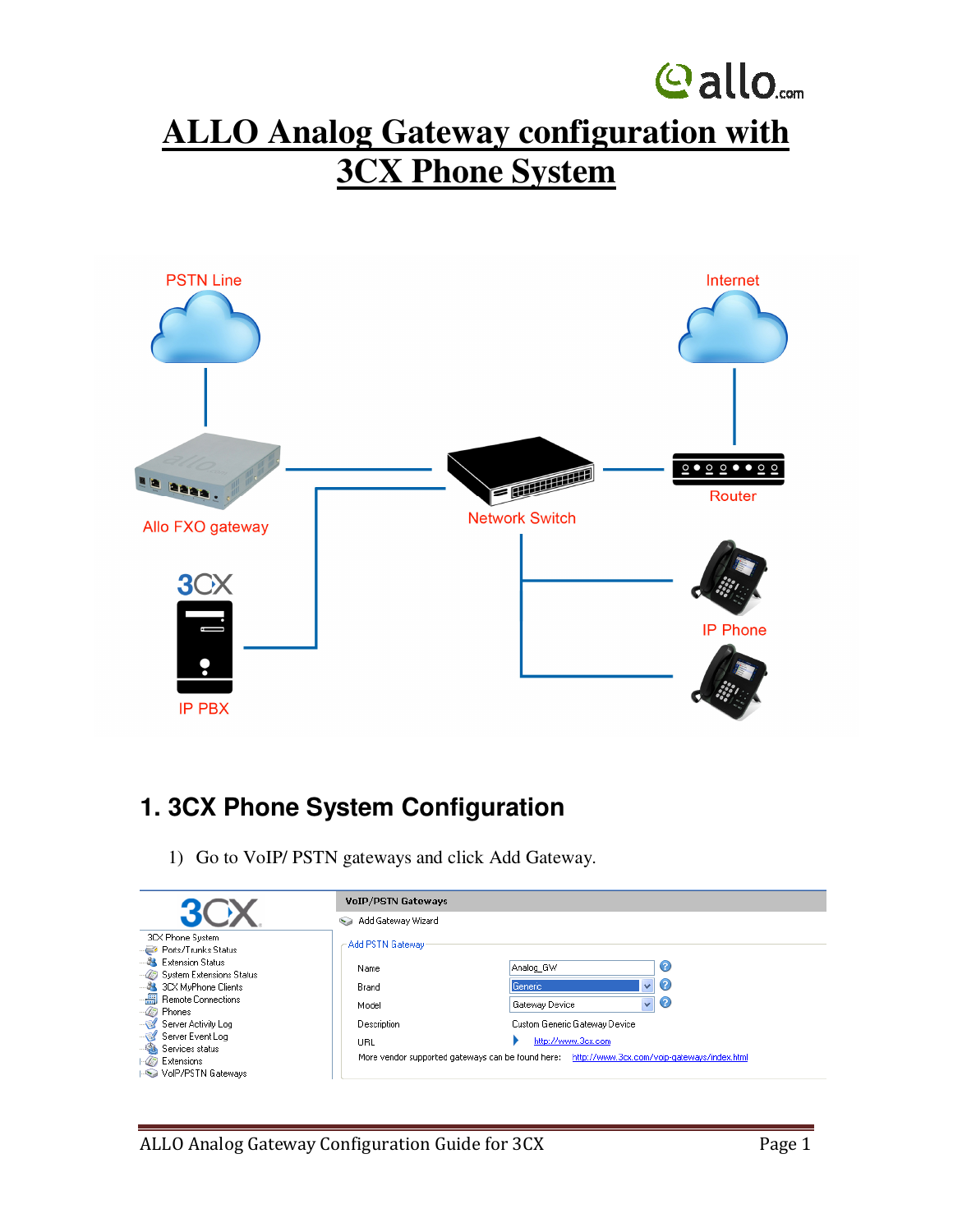

2) Click Next and enter gateway IP address as below. In this example, the gateway ip address is 192.168.0.68

|                                                 | <b>VOIP/PSTN Gateways</b>                |              |             |  |  |  |  |  |
|-------------------------------------------------|------------------------------------------|--------------|-------------|--|--|--|--|--|
|                                                 | Specify VoIP Gateway Details<br>$\sim$ 3 |              |             |  |  |  |  |  |
| 3CX Phone System<br>Ports/Trunks Status         | -VOIP Gateway                            |              |             |  |  |  |  |  |
| <b>Extension Status</b>                         | Gateway Hostname or IP                   | 192.168.0.68 | Ø           |  |  |  |  |  |
| System Extensions Status<br>3CX MyPhone Clients | Gateway Port (default is 5060)           | 5060         | 3           |  |  |  |  |  |
| 刪<br>Remote Connections                         | Number of ports                          |              | 3           |  |  |  |  |  |
| Phones<br>US.                                   | Type                                     | Analog       | $\vee$<br>C |  |  |  |  |  |
| Server Activity Log                             |                                          |              |             |  |  |  |  |  |
| Server Event Log                                | Number of channels per port              |              | Ø           |  |  |  |  |  |
| Services status                                 |                                          |              |             |  |  |  |  |  |
| Extensions                                      |                                          |              |             |  |  |  |  |  |
| <b>CONSTRUCT MC Homes</b>                       |                                          |              |             |  |  |  |  |  |

3) Click Next and it will generate the following parameters

The "Create Lines" page allows you to configure each channel's parameters, namely:

- a. Virtual Extension Number
- b. Authentication ID
- c. Authentication Password
- d. Number of simultaneous calls that the channel can handle
- e. The Port Identification (External Number) of the channel

f. The destination of calls that are received by the channel – These values are prepopulated, but may be changed at this point. The configuration file will be generated using the parameters supplied in this page.

|                                                                                                       | <b>VoIP/PSTN Gateways</b> |                   |                   |                                                                                                                                                                                                                                                                                                                                                                                                                                                                                                                                           |          |                     |                   |           |
|-------------------------------------------------------------------------------------------------------|---------------------------|-------------------|-------------------|-------------------------------------------------------------------------------------------------------------------------------------------------------------------------------------------------------------------------------------------------------------------------------------------------------------------------------------------------------------------------------------------------------------------------------------------------------------------------------------------------------------------------------------------|----------|---------------------|-------------------|-----------|
|                                                                                                       | Create ports              |                   |                   |                                                                                                                                                                                                                                                                                                                                                                                                                                                                                                                                           |          |                     |                   |           |
| <b>3CX Phone System</b><br>Ports/Trunks Status<br><b>Extension Status</b><br>System Extensions Status | route).                   |                   |                   | The following ports will be created in the "Create Ports" screen. You can edit the Port identification and authentication settings before they are created. Note that the Port i<br>identification purposes, and the internal line number is used by 3CX Phone System to address the line connected to the port on the VOIP Gateway. Therefore the Internal L<br>should be different from the extension number range. You can configure to which extension incoming calls should be routed based on whether they are inside or outside of |          |                     |                   |           |
| 3CX MyPhone Clients<br>Remote Connections                                                             | Remove selected           | Virtual extension | Authentication ID | Authentication Password                                                                                                                                                                                                                                                                                                                                                                                                                                                                                                                   | Channels | Port Identification | Inbound Route Day | l In      |
| <b>Phones</b><br>Server Activity Log                                                                  | ш                         | 10005             | 10005             | <b>b</b> 9stuxg                                                                                                                                                                                                                                                                                                                                                                                                                                                                                                                           |          | 10005               | 100               | $\vee$ 10 |
| Server Event Log<br><b>Services status</b>                                                            |                           |                   |                   |                                                                                                                                                                                                                                                                                                                                                                                                                                                                                                                                           |          |                     |                   | $<$ Bac   |
| <b>B</b> <i>C</i> Extensions<br><b>E-Sa VolP/PSTN Gateways</b>                                        |                           |                   |                   |                                                                                                                                                                                                                                                                                                                                                                                                                                                                                                                                           |          |                     |                   |           |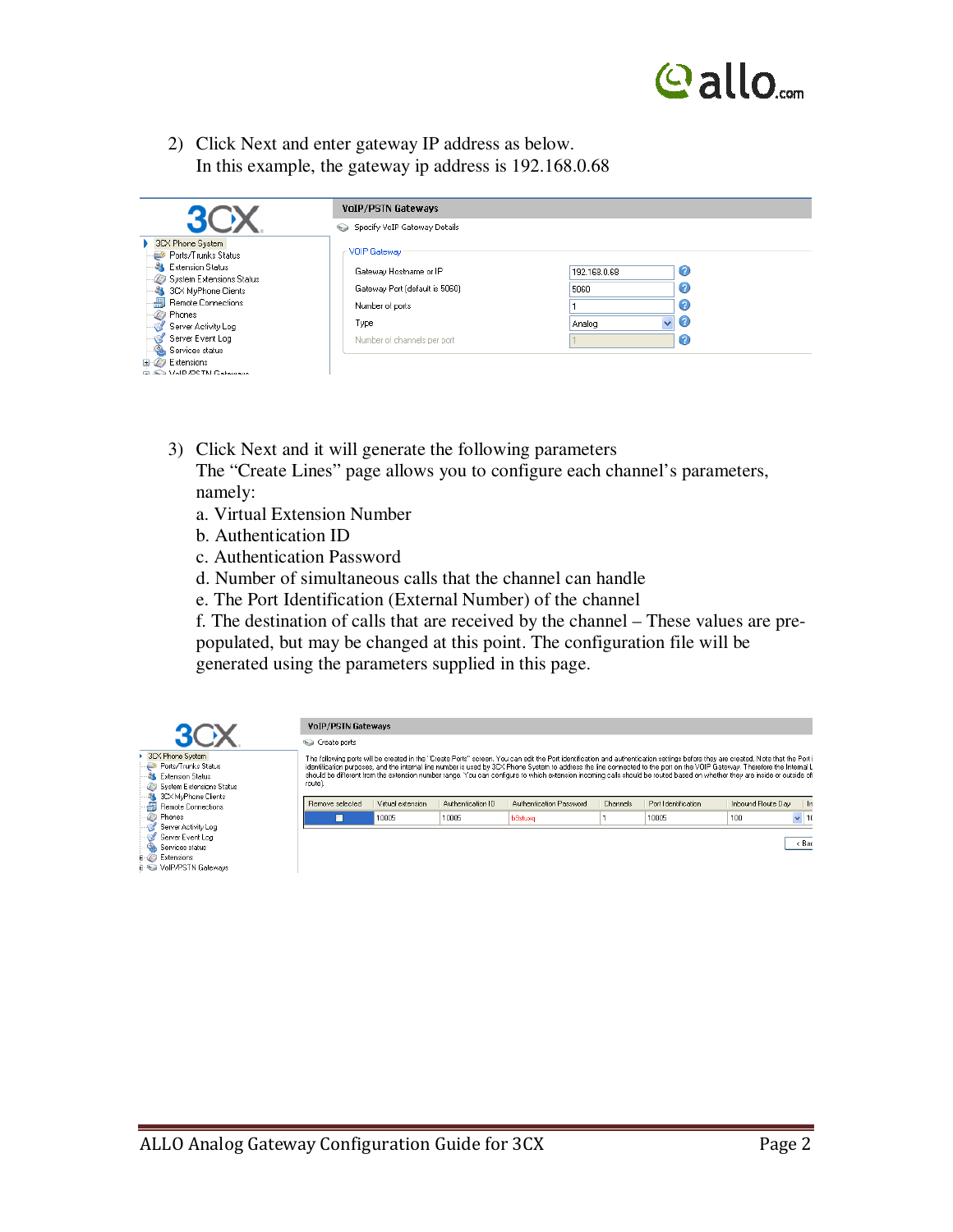

4) Click next and it will prompt you to create outbound rules.

|  |  |  | In this example we have given "9" as a prefix. |  |
|--|--|--|------------------------------------------------|--|
|  |  |  |                                                |  |

|                                                        | <b>VoIP/PSTN Gateways</b>                          |                |                                                                                                                                         |                         |                         |         |             |
|--------------------------------------------------------|----------------------------------------------------|----------------|-----------------------------------------------------------------------------------------------------------------------------------------|-------------------------|-------------------------|---------|-------------|
| 3C <sub>X</sub>                                        | D                                                  |                | Create an Outbound Call Rule to configure on which PSTN port, VOIP provider or bridge an outbound calls should be placed on             |                         |                         |         |             |
| 3CX Phone System                                       | General                                            |                |                                                                                                                                         |                         |                         |         |             |
| Ports/Trunks Status                                    | Rule Name                                          |                |                                                                                                                                         | Rule for Analog GW      |                         | ◙       |             |
| Extension Status                                       |                                                    |                |                                                                                                                                         |                         |                         |         |             |
| System Extensions Status<br>88.<br>3CX MyPhone Clients | Apply this rule to these calls                     |                |                                                                                                                                         |                         |                         |         |             |
| 刪<br>Remote Connections                                |                                                    |                |                                                                                                                                         |                         |                         |         |             |
| Phones                                                 | Define to which outbound calls the rule must apply |                |                                                                                                                                         |                         |                         |         |             |
| Server Activity Log                                    |                                                    |                |                                                                                                                                         |                         |                         |         |             |
| Server Event Log                                       | Calls to numbers starting with prefix              |                |                                                                                                                                         | 9                       |                         | ◙       |             |
| Services status                                        | Calls from extension(s)                            |                |                                                                                                                                         |                         |                         | 0       |             |
| Extensions<br>$\Box$                                   | Calls to Numbers with a length of                  |                |                                                                                                                                         |                         |                         | ❼       |             |
| D VolP/PSTN Gateways                                   |                                                    |                |                                                                                                                                         |                         |                         |         |             |
| <b>M</b> VolP Providers                                | Calls from extension group                         |                |                                                                                                                                         | $\cdots$                |                         |         | 2<br>Select |
| 由 hbound Rules                                         |                                                    |                |                                                                                                                                         |                         |                         |         |             |
| Bridges                                                | Make outhound calls on                             |                |                                                                                                                                         |                         |                         |         |             |
| <b>Ellest</b> OutBound Rules                           |                                                    |                |                                                                                                                                         |                         |                         |         |             |
| <b>R</b> Digital Receptionist<br>œ.                    |                                                    |                | Configure up to 3 routes for calls. The second and third route will be used as backup. For each route, digits can be stripped or added. |                         |                         |         |             |
| <b>33</b> Ring Groups                                  |                                                    |                |                                                                                                                                         |                         |                         |         |             |
| -e3<br>Call Queues                                     | Route                                              |                |                                                                                                                                         |                         | <b>Strip Digits</b>     | Prepend |             |
| El-25 Fax Machines                                     |                                                    |                | Analog GW                                                                                                                               | $\overline{\mathbf{v}}$ | $\checkmark$            |         | ◉           |
| ⊡ ≫<br>Settings                                        | Route                                              | $\overline{c}$ |                                                                                                                                         | $\ddotmark$             | $\ddotmark$             |         | 0           |
| 3CX Phone System Updates<br>Đ                          |                                                    |                |                                                                                                                                         |                         |                         |         |             |
| <b>E</b> So Links<br>E Co Help<br>Links                | Route                                              | 3              |                                                                                                                                         | $\ddotmark$             | $\overline{\mathbf{v}}$ |         | 0           |
|                                                        |                                                    |                |                                                                                                                                         |                         |                         |         |             |

5) Go to VoIP/PSTN gateways and Select and Edit the gateway

| <b>VOIP/PSTN Gateways</b> |                                                                    |        |
|---------------------------|--------------------------------------------------------------------|--------|
|                           | Add Gateway & Edit Gateway X Delete Gateway & Refresh Registration |        |
| Gateway Name              | Host / IP Address                                                  | Tvpe   |
| Analog_GW                 | 192 168 0 68.                                                      | Analog |

6) Click on Edit gateway and Go to Inbound parameters

|         | <b>Edit Gateway</b>        |                                                                                                                          |                           |                  |                 |          |              |              |
|---------|----------------------------|--------------------------------------------------------------------------------------------------------------------------|---------------------------|------------------|-----------------|----------|--------------|--------------|
| ری      |                            | Edit Gateway settings and click OK or Apply to save changes.                                                             |                           |                  |                 |          |              |              |
| General | Advanced                   | Outbound Parameters                                                                                                      | <b>Inbound Parameters</b> | DID.             |                 |          |              |              |
|         | Call Source Identification |                                                                                                                          |                           |                  |                 |          |              |              |
|         |                            | The source of incoming calls must be identified. Configure how 3CX Phone System should identify calls from this gateway. |                           |                  |                 |          |              |              |
|         | Matching Strategy          |                                                                                                                          |                           | Match All Fields |                 |          | v            |              |
|         |                            | SIP Field                                                                                                                |                           |                  |                 | Variable |              | Custom Value |
|         | Contact: Host Part         |                                                                                                                          | $\checkmark$              | Custom IP Range  |                 |          | $\checkmark$ | 192.168.0.68 |
|         | Add/Update                 |                                                                                                                          | Delete                    |                  | Clear Selection |          |              |              |
|         | SIP Field                  |                                                                                                                          |                           | Variable         |                 |          |              | Custom Value |
|         |                            |                                                                                                                          |                           |                  |                 |          |              |              |
|         |                            |                                                                                                                          |                           |                  |                 |          |              |              |
|         |                            |                                                                                                                          |                           |                  |                 |          |              |              |
|         |                            |                                                                                                                          |                           |                  |                 |          |              |              |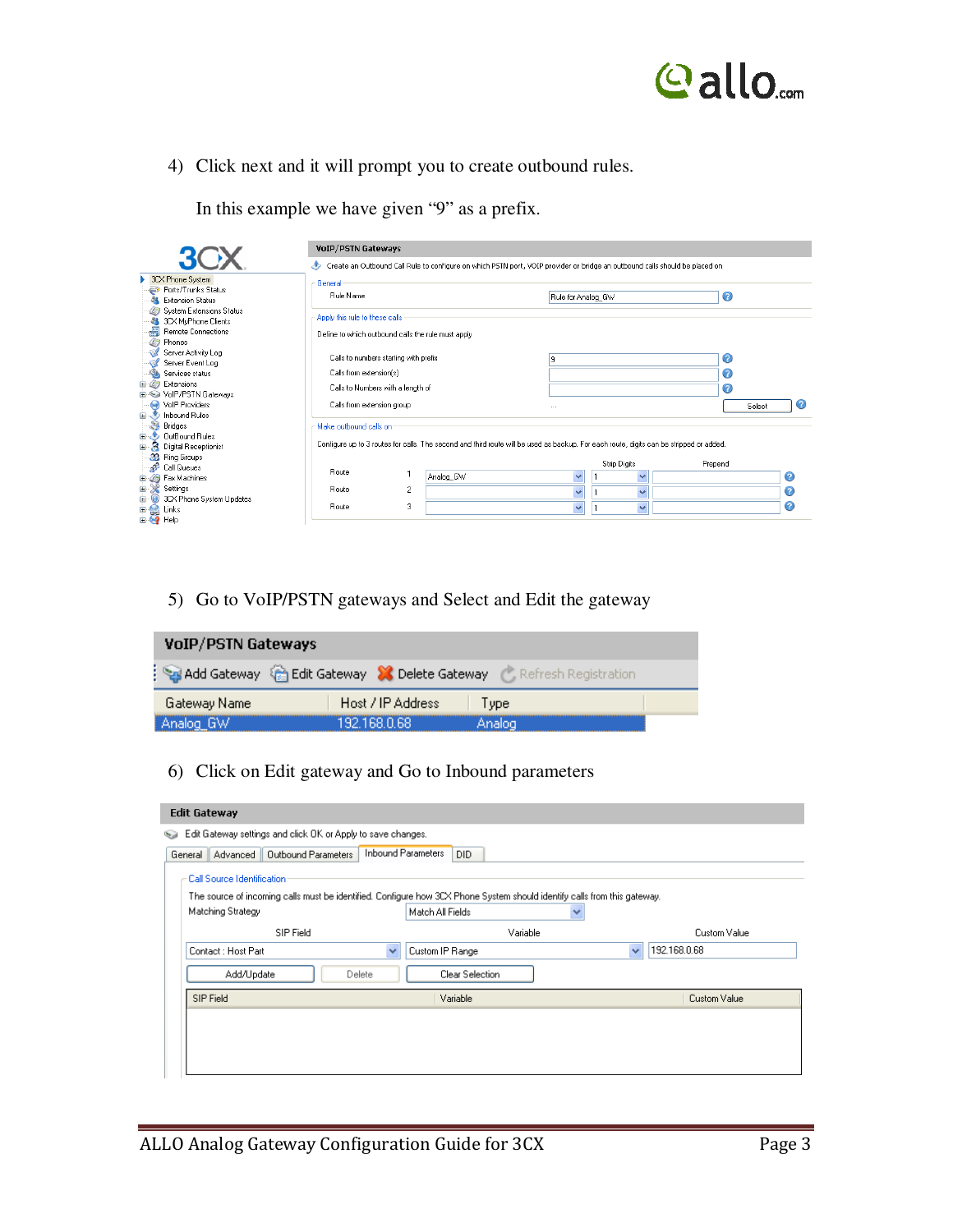

## Click Add/Update.

| <b>Edit Gateway</b>                                                                                                                                                         |                  |              |              |
|-----------------------------------------------------------------------------------------------------------------------------------------------------------------------------|------------------|--------------|--------------|
| Edit Gateway settings and click OK or Apply to save changes.<br>ری                                                                                                          |                  |              |              |
| <b>Inbound Parameters</b><br>Outbound Parameters<br>Advanced<br>General                                                                                                     | DID.             |              |              |
| Call Source Identification<br>The source of incoming calls must be identified. Configure how 3CX Phone System should identify calls from this gateway.<br>Matching Strategy | Match All Fields | v            |              |
| SIP Field                                                                                                                                                                   | Variable         |              | Custom Value |
| Contact : Host Part<br>$\checkmark$                                                                                                                                         | Custom IP Range  | $\checkmark$ | 192.168.0.68 |
| Add/Update<br>Delete                                                                                                                                                        | Clear Selection  |              |              |
| SIP Field                                                                                                                                                                   | Variable         |              | Custom Value |
| Contact: Host Part                                                                                                                                                          | Custom IP Range  |              | 192.168.0.68 |

Click Apply and OK.

7) Click finish and Go to Port/Trunks Status

|                                                | <b>Ports/Trunks Status</b> |                          |         |           |                     |      |
|------------------------------------------------|----------------------------|--------------------------|---------|-----------|---------------------|------|
|                                                | <b>EXA Disconnect Call</b> |                          |         |           |                     |      |
| 3CX Phone System<br>$\Box$                     | Status                     | Virtual Extension Number | Type    | Name      | IN/OUT<br>Caller ID | Dest |
| Ports/Trunks Status<br><b>Extension Status</b> | Not Registered             | 10005                    | Gateway | Analog GW |                     |      |

8) Double click on the 10005 and note down the username and password details, which need to be configured in Analog gateway as a SIP trunk.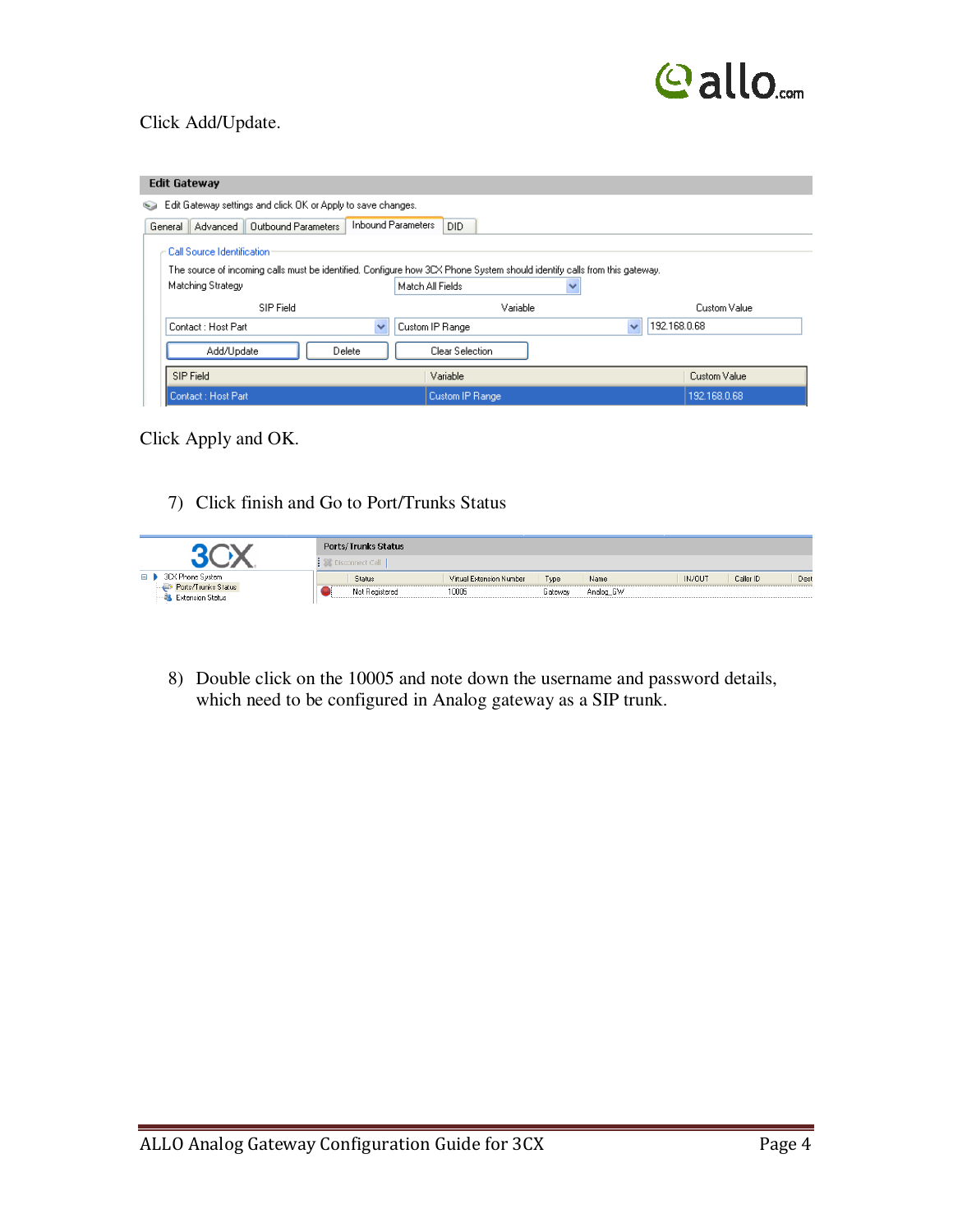

## **2. ALLO Analog Gateway configuration**

1) Open GUI of the analog gateway and Go to Trunks (Analog&SIP) and Click on VOIP Trunks and Create New SIP trunk.

| <b>Create New SIP trunk</b>              | x |
|------------------------------------------|---|
| Type:<br>$\checkmark$                    |   |
| Context Naming 1: Based on Username<br>× |   |
| Provider Name <sup>1</sup> :             |   |
| Hostname $\mathbf{0}$                    |   |
| Hostpon <sup>1</sup>                     |   |
| Usemame $\mathbf{0}$ :                   |   |
| Password:                                |   |
| $DID$ Routing: $\Box$                    |   |
| $Resistration: \Box$                     |   |
| $H$ Save<br><b>Q</b> Cancel              |   |

2) Select Type SIP and enter all the details as shown below. In this example, the IP address of 3CX IPPBX is 192.168.0.104

| <b>Create New SIP trunk</b>                          |  |
|------------------------------------------------------|--|
| Type: $ SP  \vee$                                    |  |
| Context Naming $\mathbf{0}$ : Based on Username<br>× |  |
| Provider Name $\overline{\mathbf{0}}$ : 3CX          |  |
| Hostname 192.168.0.104                               |  |
| Hostport 1 5060                                      |  |
| Usemame 10005                                        |  |
| Password:                                            |  |
| $DID$ Routing: $\Box$                                |  |
| Registration : $\boxed{\triangledown}$               |  |
| $H$ Save<br><b>Q</b> Cancel                          |  |

If you want DID routing, you can check the Box. All the calls are coming inside the gateway through this 3CX trunk will go to DID routing table.

- 3) Click SAVE and APPLY CHANGES. You can see the registered Status in the System Status page.
- 4) Create Outgoing Calling Rule for the gateway to reach the 3CX PBX and add it to Dial Plan.